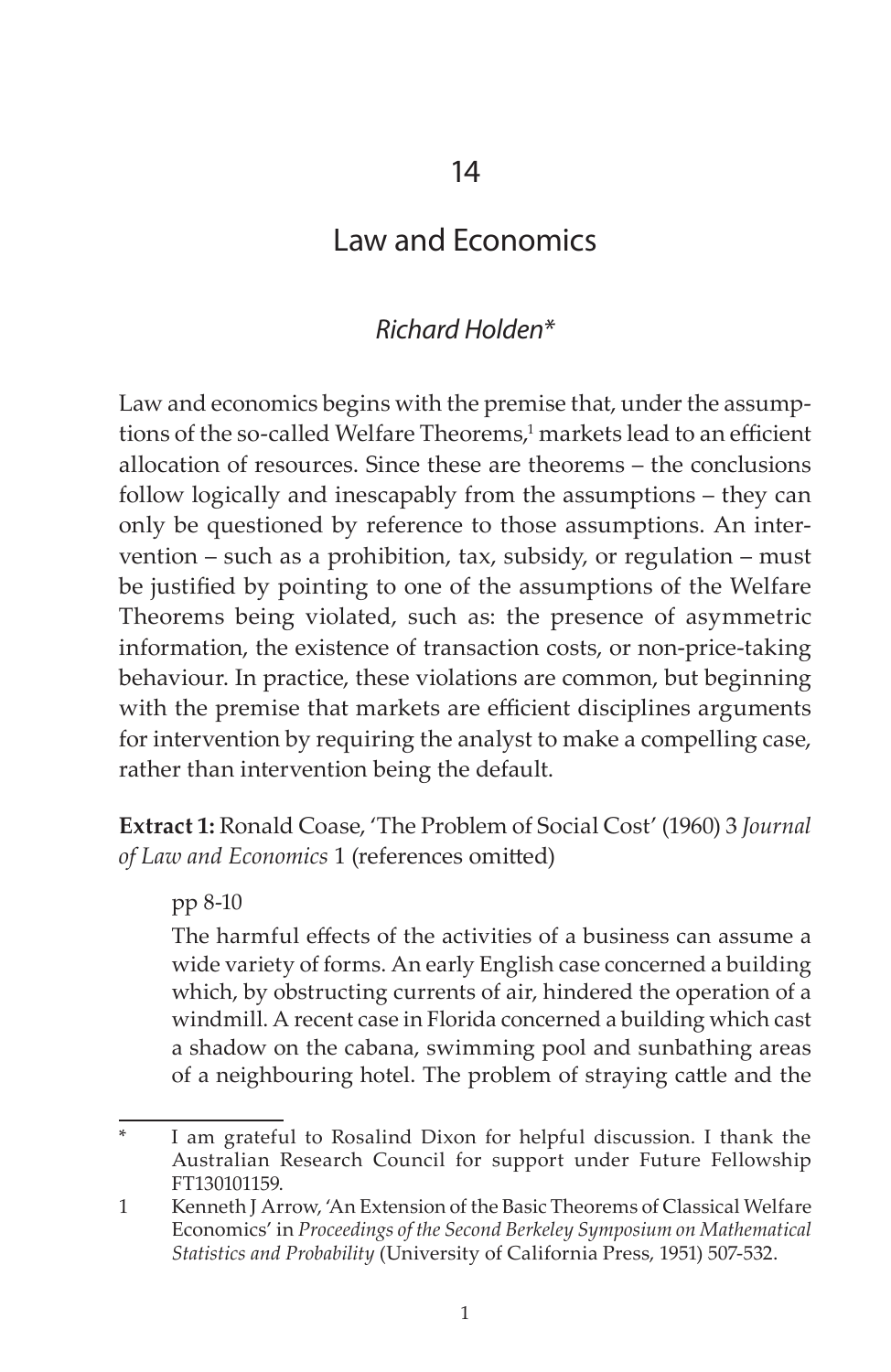damaging of crops which was the subject of detailed examination in the two preceding sections, although it may have appeared to be rather a special case, is in fact but one example of a problem which arises in many different guises. To clarify the nature of my argument and to demonstrate its general applicability, I propose to illustrate it anew by reference to four actual cases.

Let us first reconsider the case of *Sturges v Bridgman* which I used as an illustration of the general problem in my article on 'The Federal Communications Commission'. In this case, a confectioner (in Wigmore Street) used two mortars and pestles in connection with his business (one had been in operation in the same position for more than 60 years and the other for more than 26 years). A doctor then came to occupy neighbouring premises (in Wimpole Street). The confectioner's machinery caused the doctor no harm until, eight years after he had first occupied the premises, he built a consulting room at the end of his garden right against the confectioner's kitchen. It was then found that the noise and vibration caused by the confectioner's machinery made it difficult for the doctor to use his new consulting room. 'In particular … the noise prevented him from examining his patients by auscultations<sup>2</sup> for diseases of the chest. He also found it impossible to engage with effect in any occupation which required thought and attention'. The doctor therefore brought a legal action to force the confectioner to stop using his machinery. The courts had little difficulty in granting the doctor the injunction he sought. 'Individual cases of hardship may occur in the strict carrying out of the principle upon which we found our judgment, but the negation of the principle would lead even more to individual hardship, and would at the same time produce a prejudicial effect upon the development of land for residential purposes'.

The court's decision established that the doctor had the right to prevent the confectioner from using his machinery. But, of course, it would have been possible to modify the arrangements envisaged in the legal ruling by means of a bargain between the parties. The doctor would have been willing to waive his right and allow the machinery to continue in operation if the confectioner would have paid him a sum of money which was greater than the loss of income which he would suffer from having to move to a more costly or less convenient location or from having to curtail his activities at this location or, as was suggested as a possibility, from having to build a separate wall which would deaden the noise and vibration. The confectioner would

<sup>2</sup> Auscultation is the act of listening by ear or stethoscope in order to judge by sound the condition of the body.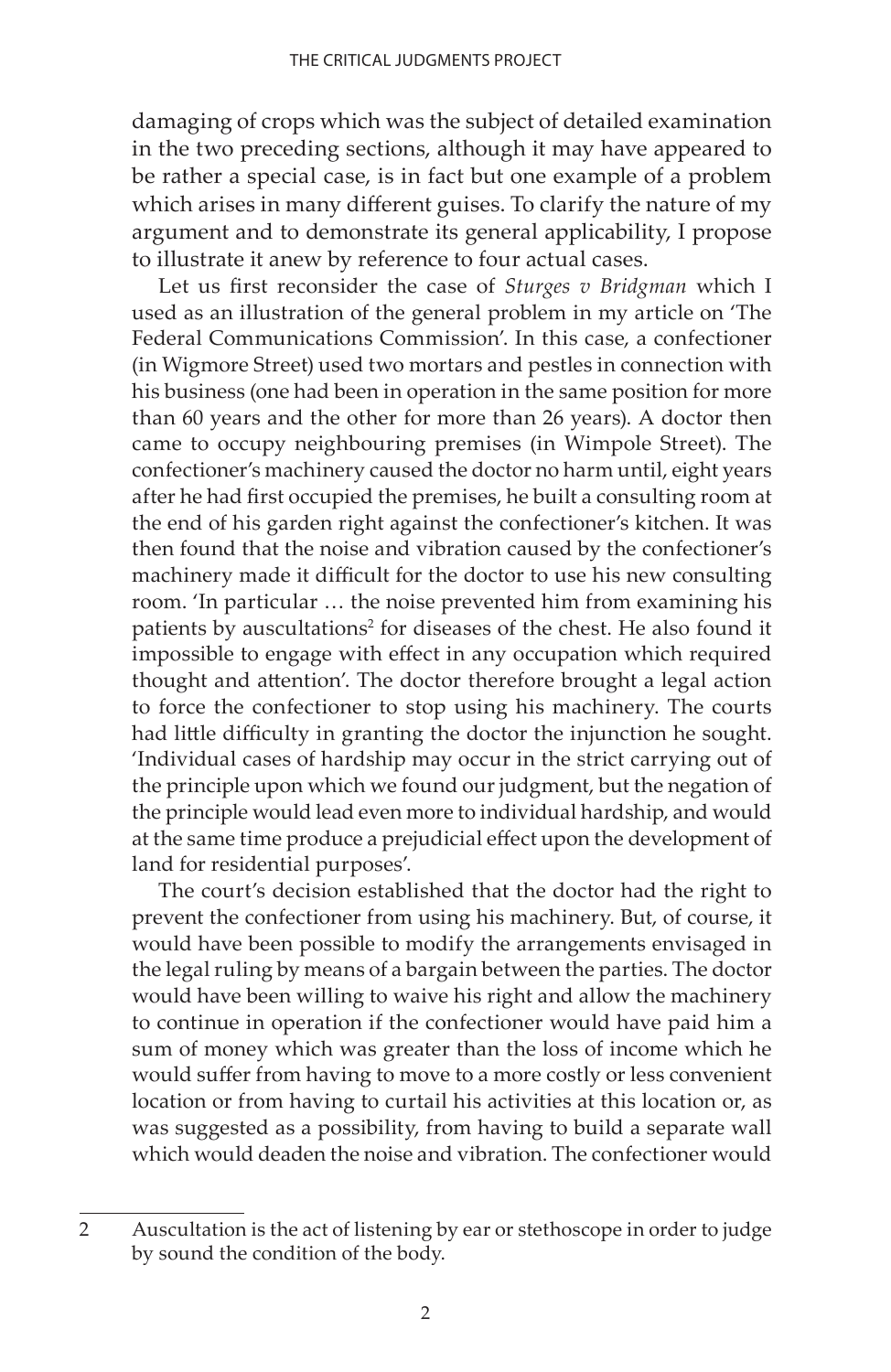have been willing to do this if the amount he would have to pay the doctor was less than the fall in income he would suffer if he had to change his mode of operation at this location, abandon his operation or move his confectionery business to some other location. The solution of the problem depends essentially on whether the continued use of the machinery adds more to the confectioner's income than it subtracts from the doctor's.3 But now consider the situation if the confectioner had won the case. The confectioner would then have had the right to continue operating his noise and vibration-generating machinery without having to pay anything to the doctor. The boot would have been on the other foot: the doctor would have had to pay the confectioner to induce him to stop using the machinery. If the doctor's income would have fallen more through continuance of the use of this machinery than it added to the income of the confectioner, there would clearly be room for a bargain whereby the doctor paid the confectioner to stop using the machinery. That is to say, the circumstances in which it would not pay the confectioner to continue to use the machinery and to compensate the doctor for the losses that this would bring (if the doctor had the right to prevent the confectioner's using his machinery) would be those in which it would be in the interest of the doctor to make a payment to the confectioner which would induce him to discontinue the use of the machinery (if the confectioner had the right to operate the machinery). The basic conditions are exactly the same in this case as they were in the example of the cattle which destroyed crops. With costless market transactions, the decision of the courts concerning liability for damage would be without effect on the allocation of resources. It was of course the view of the judges that they were affecting the working of the economic system – and in a desirable direction. Any other decision would have had 'a prejudicial effect upon the development of land for residential purposes, an argument which was elaborated by examining the example of a forge operating on a barren moor, which was later developed for residual purposes. The judges' view that they were settling how the land was to be used would be true only in the case in which the costs of carrying out the necessary market transactions exceeded the gain which might be achieved by any rearrangement of rights. And it would be desirable to preserve the areas (Wimpole Street or the moor) for residential or professional use (by giving non-industrial users the right to stop the noise, vibration, smoke, etc., by injunction) only if the value of the additional residential facilities obtained was greater

<sup>3</sup> Note that what is taken into account is the change in income after allowing for alterations in methods of production, location, character of product, etc.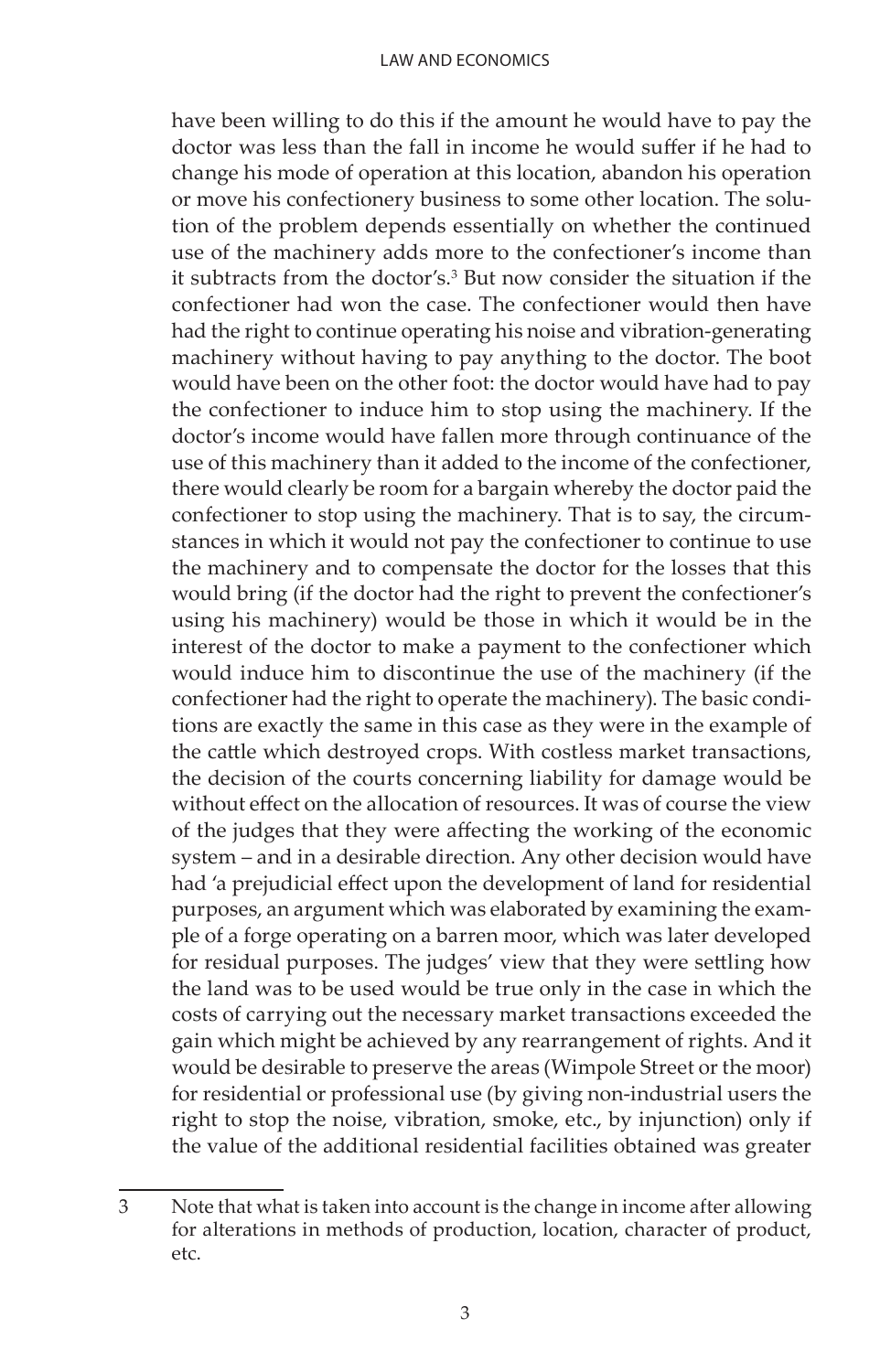than the value of cakes or iron lost. But of this the judges seem to have been unaware. …

#### pp 15-16

### **VI. The Cost of Market Transactions Taken into Account**

The argument has proceeded up to this point on the assumption … that there were no costs involved in carrying out market transactions. This is, of course, a very unrealistic assumption. In order to carry out a market transaction it is necessary to discover who it is that one wishes to deal with, to inform people that one wishes to deal and on what terms, to conduct negotiations leading up to a bargain, to draw up the contract, to undertake the inspection needed to make sure that the terms of the contract are being observed, and so on. These operations are often extremely costly, sufficiently costly at any rate to prevent many transactions that would be carried out in a world in which the pricing system worked without cost.

In earlier sections, when dealing with the problem of the rearrangement of legal rights through the market, it was argued that such a rearrangement would be made through the market whenever this would lead to an increase in the value of production. But this assumed costless market transactions. Once the costs of carrying out market transactions are taken into account it is clear that such a rearrangement of rights will only be undertaken when the increase in the value of production consequent upon the rearrangement is greater than the costs which would be involved in bringing it about. When it is less, the granting of an injunction (or the knowledge that it would be granted) or the liability to pay damages may result in an activity being discontinued (or may prevent its being started) which would be undertaken if market transactions were costless. In these conditions the initial delimitation of legal rights does have an effect on the efficiency with which the economic system operates. One arrangement of rights may bring about a greater value of production than any other. But unless this is the arrangement of rights established by the legal system, the costs of reaching the same result by altering and combining rights through the market may be so great that this optimal arrangement of rights, and the greater value of production which it would bring, may never be achieved. The part played by economic considerations in the process of delimiting legal rights will be discussed in the next section. In this section, I will take the initial delimitation of rights and the costs of carrying out market transactions as given.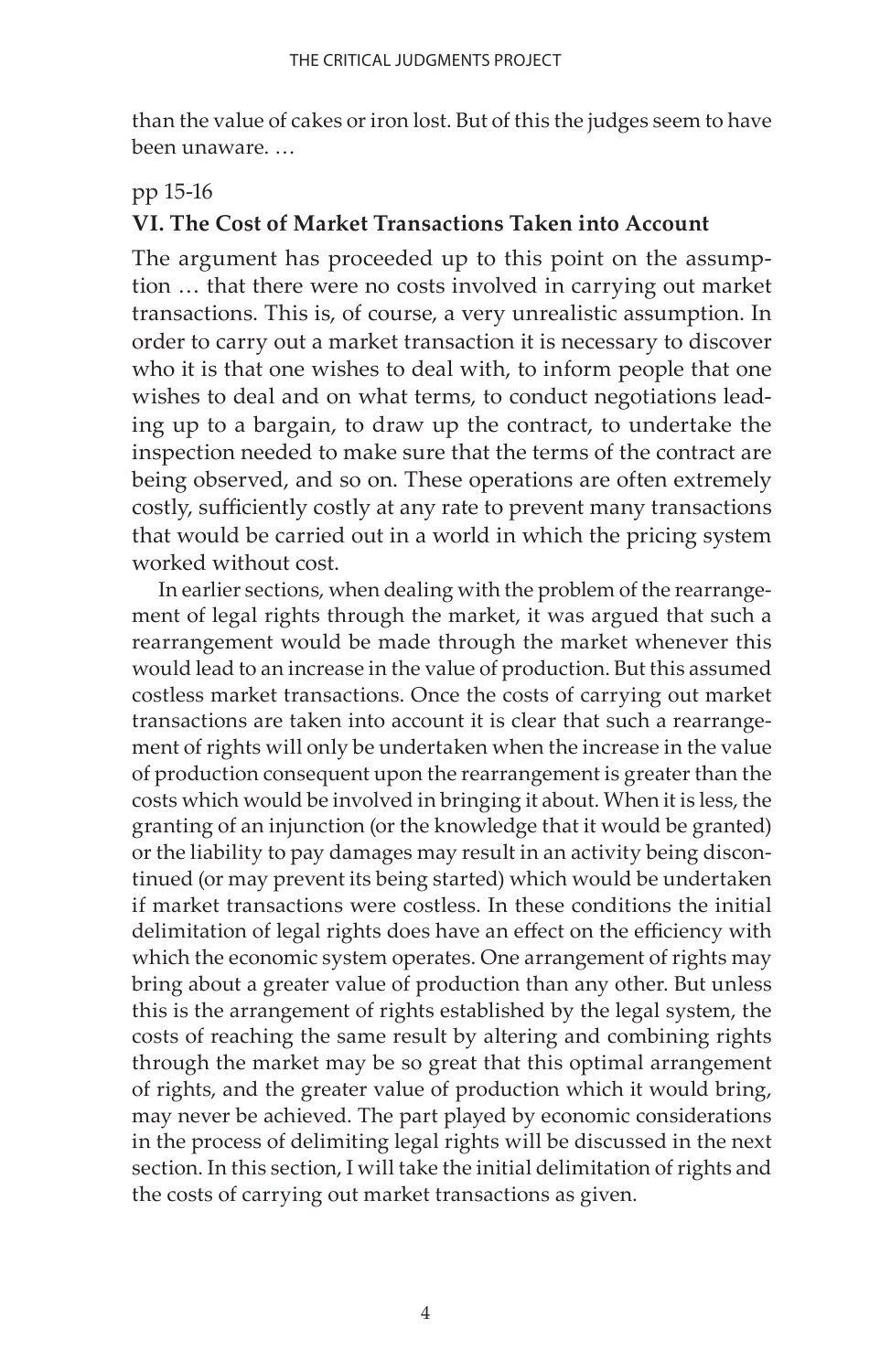p 18

… The discussion of the problem of harmful effects in this section (when the costs of market transactions are taken into account) is extremely inadequate. But at least it has made clear that the problem is one of choosing the appropriate social arrangement for dealing with the harmful effects. All solutions have costs and there is no reason to suppose that government regulation is called for simply because the problem is not well handled by the market or the firm. Satisfactory views on policy can only come from a patient study of how, in practice, the market, firms and governments handle the problem of harmful effects. Economists need to study the work of the broker in bringing parties together, the effectiveness of restrictive covenants, the problems of the large-scale real-estate development company, the operation of Government zoning and other regulating activities. It is my belief that economists, and policy-makers generally, have tended to over-estimate the advantages which come from governmental regulation. But this belief, even if justified, does not do more than suggest that government regulation should be curtailed. It does not tell us where the boundary line should be drawn. This, it seems to me, has to come from a detailed investigation of the actual results of handling the problem in different ways. But it would be unfortunate if this investigation were undertaken with the aid of a faulty economic analysis. The aim of this article is to indicate what the economic approach to the problem should be.

**Extract 2:** Guido Calabresi and A Douglas Melamed, 'Property Rules, Liability Rules, and Inalienability: One View of the Cathedral' (1972) 85 *Harvard Law Review* 1089

#### pp 1108-1109

Of course, the problems with liability rules are equally real. We cannot be at all sure that landowner Taney is lying or holding out when he says his land is worth \$12,000 to him. The fact that several neighbors sold identical tracts for \$10,000 does not help us very much; Taney may be sentimentally attached to his land. As a result, eminent domain may grossly undervalue what Taney would actually sell for, even if it sought to give him his true valuation of his tract. In practice, it is so hard to determine Taney's true valuation that eminent domain simply gives him what the land is worth 'objectively', in the full knowledge that this may result in over or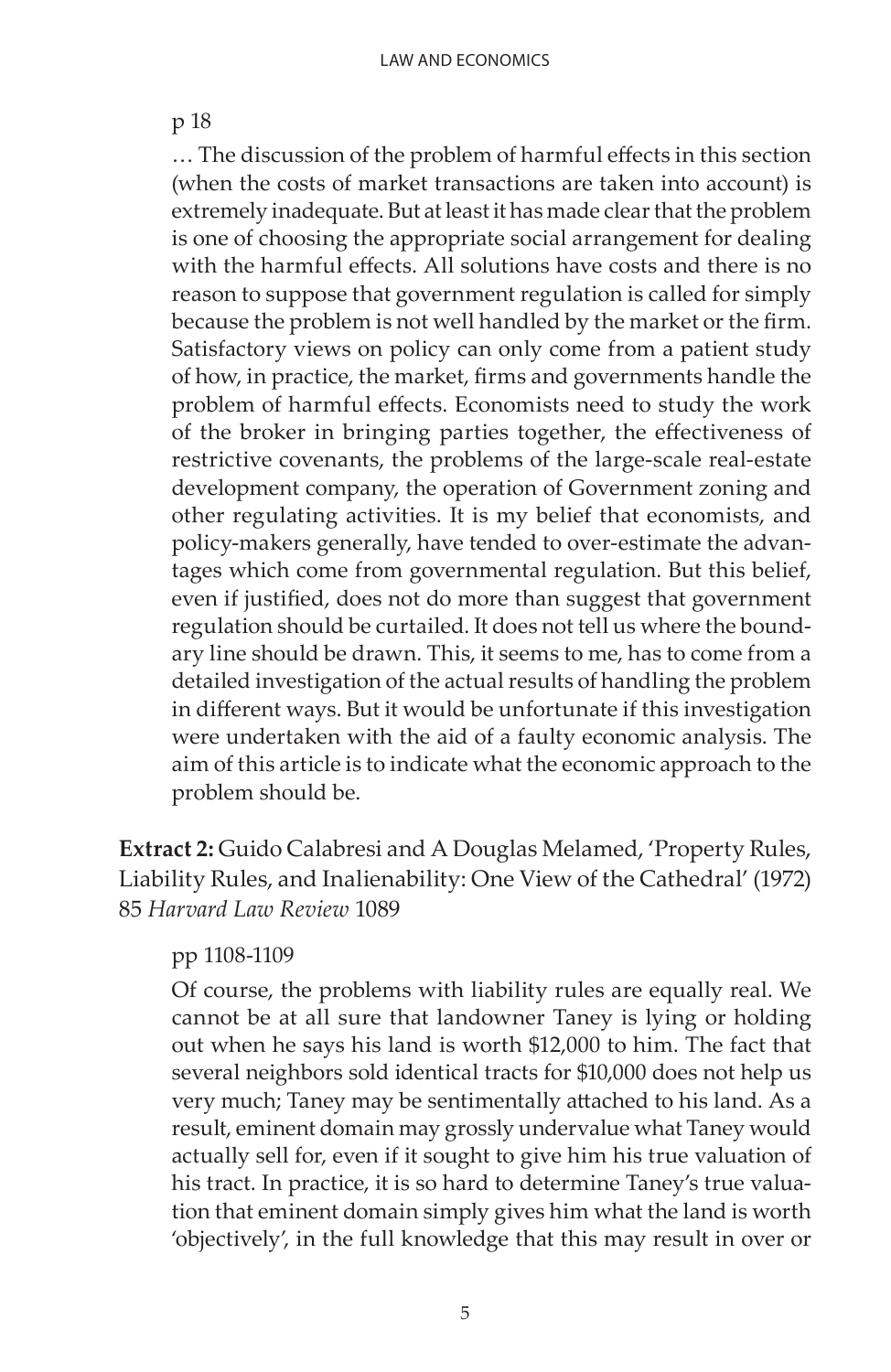under compensation. The same is true on the buyer side. 'Benefits' taxes rarely attempt, let alone succeed, in gauging the individual citizen's relative desire for the alleged benefit. They are justified because, even if they do not accurately measure each individual's desire for the benefit, the market alternative seems worse. For example, fifty different households may place different values on a new sidewalk that is to abut all the properties. Nevertheless, because it is too difficult, even if possible, to gauge each household's valuation, we usually tax each household an equal amount.

The example of eminent domain is simply one of numerous instances in which society uses liability rules. Accidents is another. If we were to give victims a property entitlement not to be accidentally injured we would have to require all who engage in activities that may injure individuals to negotiate with them before an accident, and to buy the right to knock off an arm or a leg.<sup>4</sup> Such pre-accident negotiations would be extremely expensive, often prohibitively so'. To require them would thus preclude many activities that might, in fact, be worth having. And, after an accident, the loser of the arm or leg can always very plausibly deny that he would have sold it at the price the buyer would have offered. Indeed, where negotiations after an accident do occur – for instance pretrial settlements it is largely because the alternative is the collective valuation of the damages.

#### p 1118

… Wherever transactions between Taney and Marshall are easy, and wherever economic efficiency is our goal, we could employ entitlements protected by property rules even though we would not be sure that the entitlement chosen was the right one. Transactions as described above would cure the error. While the entitlement might have important distributional effects, it would

<sup>4</sup> Even if it were possible, it should be clear that the good which would be sold would not be the same as the good actually taken. If Taney waives for \$1000 the right to recover for the loss of a leg, should he ever lose it, he is negotiating for a joint product which can be described as his 'desire or aversion to gamble' and 'his desire to have a leg'. The product actually taken, however, is the leg. That the two goods are different can be seen from the fact that a man who demands \$1000 for a 1 in a 1000 chance of losing a leg may well demand more than \$100,000 for a 1 in 10 chance of losing it, and more than \$1,000,000 for the sale of his leg to someone who needs it for a transplant. … This does not mean that the result of such transactions, if feasible, would necessarily be worse than the result of collective valuations. It simply means that the situation, even if feasible, is different from the one in which Taney sells his house for a given price.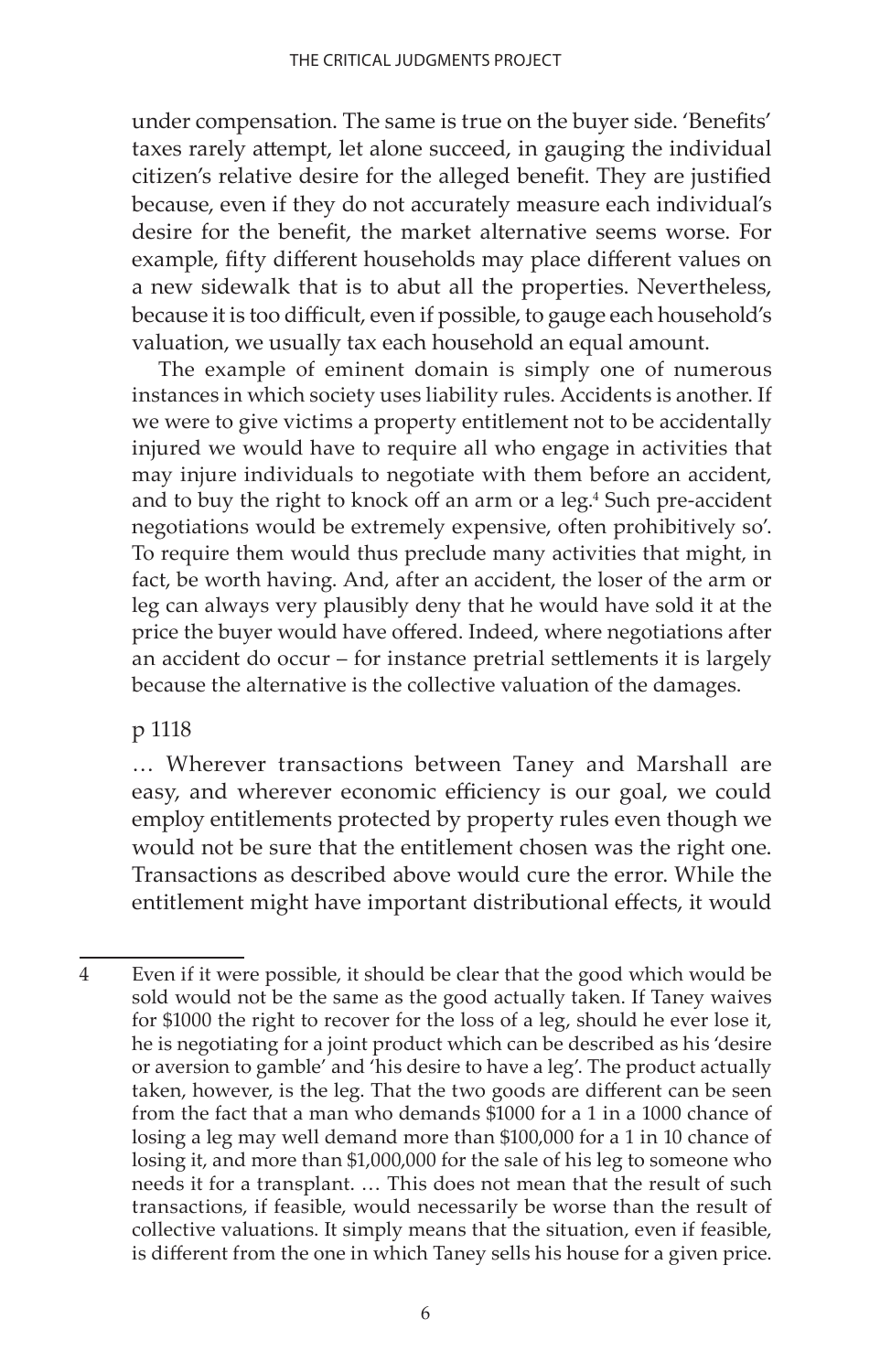not substantially undercut economic efficiency. The moment we assume, however, that transactions are not cheap, the situation changes dramatically … Under these circumstances – and they are normal ones in the pollution area – we are likely to turn to liability rules whenever we are uncertain whether the polluter or the pollutees can most cheaply avoid the cost of pollution.

## **HOLDEN J:**

- [1] I have had the opportunity to read the judgment of Crennan, Kiefel and Bell II, and I concur in their Honours' decision to dismiss the appeal of Mr Monis and Ms Droudis. I write separately to outline my somewhat different reasons for reaching this conclusion.
- [2] I begin by observing that under  $s$  51(v) of the Constitution the Commonwealth Parliament has authority to regulate 'postal, telegraphic, telephonic, and other like services'. It is pursuant to this legislative power that the Commonwealth has enacted s 471.12 of the *Criminal Code*.
- [3] In determining the validity of s 471.12 of the *Criminal Code*, a threshold question to address is whether the provision effectively burdens communication about government and political matters.<sup>5</sup> However offensive one may find the letters written by Monis and Droudis, they concern a policy pursued by the Commonwealth. They demonstrate the propensity of s 471.12 to burden communication about political matters, and hence one must answer this question in the affirmative.
- [4] This brings us to the second limb of the so-called '*Lange* test'.6 I will focus on two questions concerning the prohibition of certain kinds of offensive communications: (i) does it serve a legitimate government purpose, and (ii) is it narrowly tailored to achieving that purpose. On each of these questions economic reasoning offers a useful lens for understanding the issues.
- [5] I will first address the question of whether a legitimate government purpose is served.

<sup>5</sup> *Lange v Australian Broadcasting Corporation* (1997) 189 CLR 520.

<sup>6</sup> Ibid, *Coleman v Power* (2004) 220 CLR 1.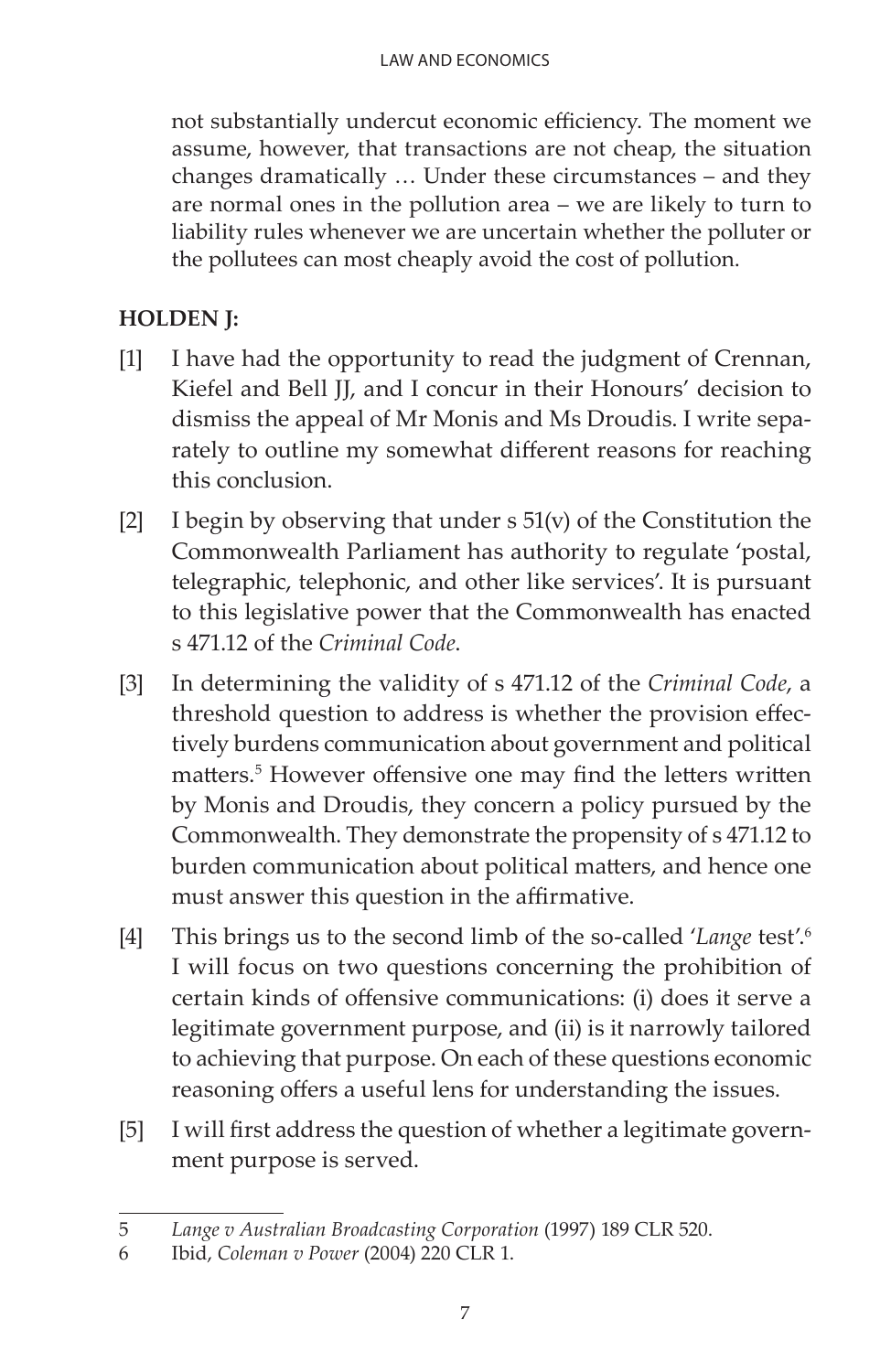- [6] This is relatively easy to answer. Where a party or parties engage in conduct that imposes a cost or benefit on other parties who did not engage in the conduct, an externality is said to have been created. If the party or parties not engaging in the conduct receives a benefit the externality is said to be positive. Conversely, the externality is said to be negative if a cost is imposed. In this case, the speech in which Monis and Droudis engaged imposed a negative externality on the families of the servicemen who received the letter.
- [7] The presence of an externality is not, *prima facie*, a rationale for government intervention. If I bid against you in an auction for a residential property I impose a negative externality on you: either by causing you to pay more to win the auction than you otherwise would have, or by outbidding you and causing you to not end up owning the property. This bidding, however, occurs in a market and the market's price mechanism (in this example, the rules of the auction) appropriately balance the harm I cause to you and other bidders with the benefit I generate for myself and the seller of the property.
- [8] Even in the absence of a market, provided there are no transaction costs, then the parties should reach an efficient agreement themselves, without government action of any kind.<sup>7</sup> In such an instance the prohibition in question in this case would not serve a legitimate government purpose because bargaining between the parties would lead to an efficient amount of offensive speech – balancing the harm to the audience and the benefit to the speaker. If, however, there are sufficiently large transaction costs, an efficient agreement will not be reached because the benefits from shifting from whatever the initial allocation of rights is to the efficient allocation will be outweighed by the transaction costs of affecting that change.
- [9] Transaction costs in the context of this case include: the parties identifying each other before any speech occurring, symmetric information among the parties about the respective benefits

<sup>7</sup> Ronald Coase, 'The Problem of Social Cost' (1960) 3 *Journal of Law and Economics* 1.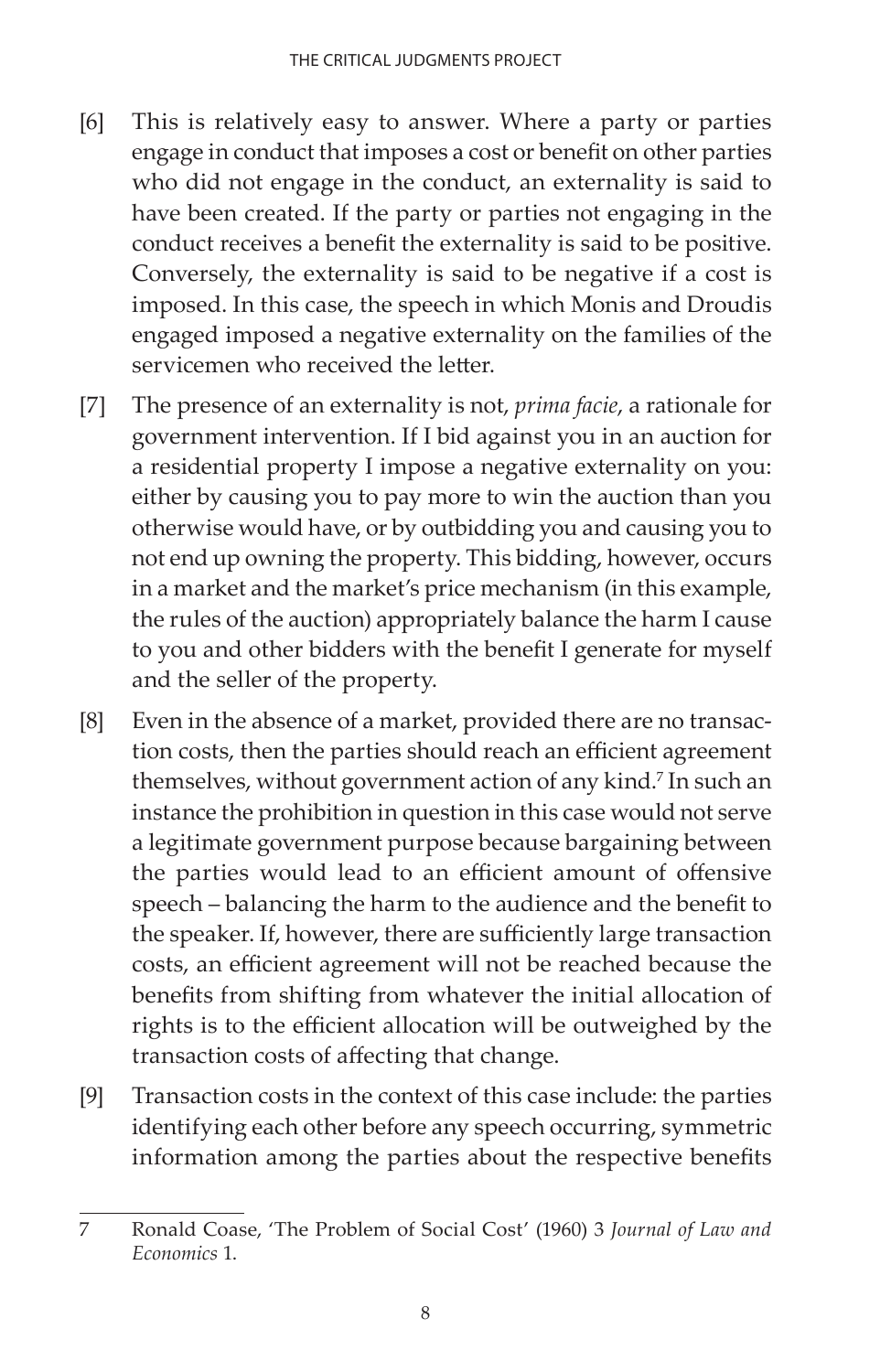and costs of the speech, the cost of formulating a complete contract to address all possible future contingencies regarding the speech, the fact that one of the parties is potentially violent and menacing, and presumably others still. These transaction costs seem large – indeed, sufficiently large to lead me to conclude that some form of government action is warranted and thus that the Commonwealth's prohibition on the speech considered here serves a legitimate government purpose – namely, achieving the socially optimal amount of the speech.

- [10] The question of narrow tailoring is a more subtle one. It requires consideration of other possible regulatory avenues to achieve the legislative objective. Fundamentally, one must consider whether a civil penalty in s 471.12 of the *Criminal Code* would adequately serve the Commonwealth's purpose. I am not convinced that it would.
- [11] Many potential defendants facing liability for making the kind of communications at issue in this case in the presence of a civil penalty regime would be unable to pay the requisite penalty. The size of the penalty required to effectively deter the communication would be large and, by virtue of the very nature of the communication, $^8$  the potential defendant is unlikely to be a person of means. In effect, the civil penalty would not be fully enforced. The penalty is not an effective deterrent if it is not fully payable by the potential defendant.<sup>9</sup>
- [12] A further obstacle to the effective working of a civil penalty regime is that persons directly harmed by the speech may not be willing to bring suit. There is uncertainty involved in any lawsuit and legal fees are typically significant. If costs are awarded in favour of the plaintiff, this is resolved *ex post*; however, this is far from certain *ex ante*, when the decision to bring suit is made.

<sup>8</sup> People with significant financial resources may well be able to pursue other avenues both in expressing their views and in attempting to alter government policy.

<sup>9</sup> Gary S Becker, 'Crime and Punishment: An Economic Approach' (1968) 76 *Journal of Political Economy* 169.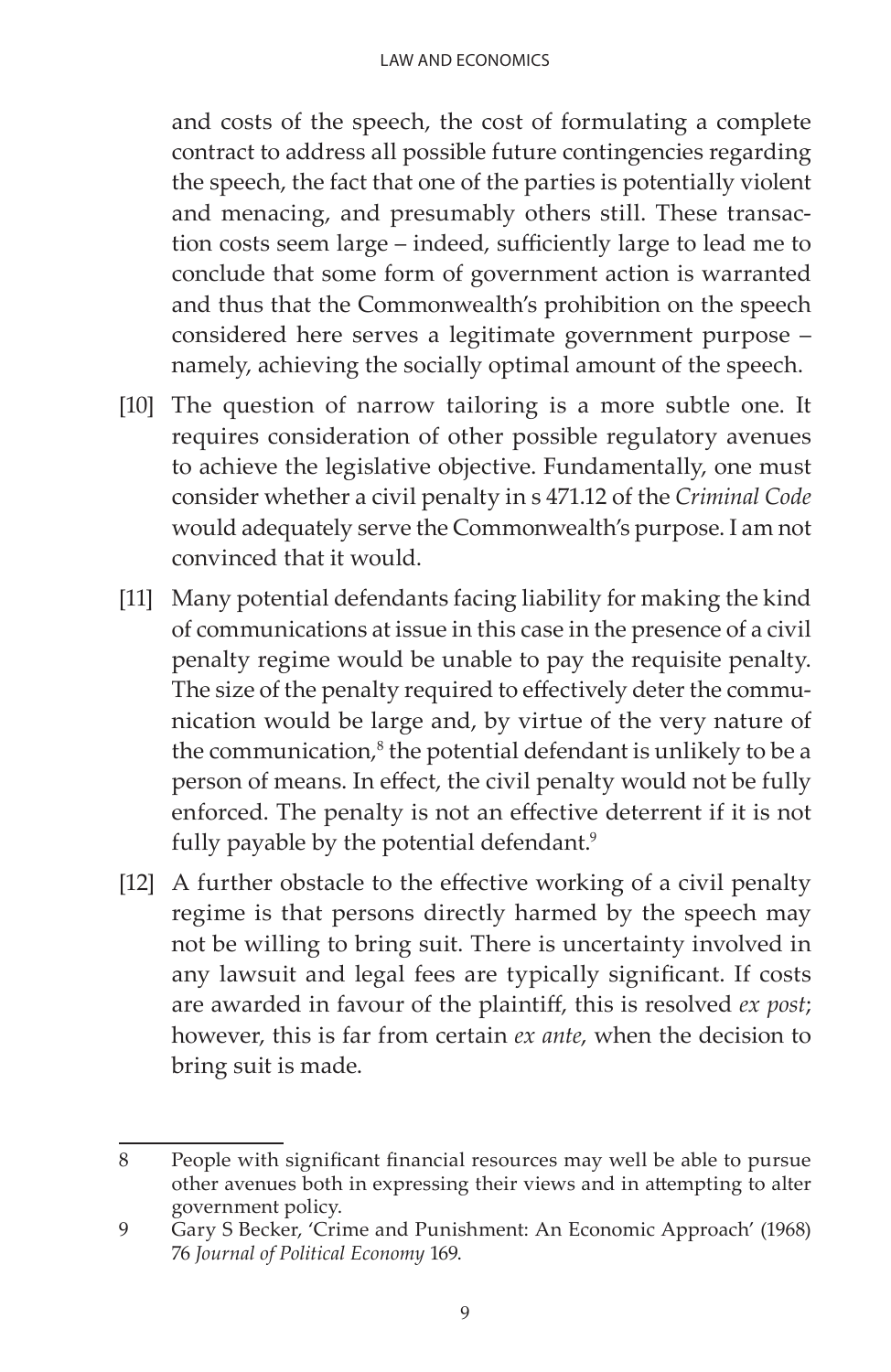- [13] In addition to these obstacles, the harm caused by the type of communication in this case is not wholly limited to the recipients of the letters. While they may suffer the greatest harm, the communication may be troubling to other parties who suffer a loss either (i) because they feel pain on behalf of the recipients of the letters; or (ii) the mode of communication is an affront to the notion of a tolerant but robust political discourse. Notwithstanding the merits, such a claim would be difficult to establish. Furthermore, the fact that there are multiple parties creates a classic free-riding problem, where each party refrains from bringing suit in order to avoid the costs that accrue solely to them, despite the fact that their actions would benefit other parties.10
- [14] A prohibition on offensive speech does not seek to balance the benefits and costs of that speech by letting bargaining between the parties or a liability rule lead to some lesser, but non-zero amount.11 A necessary condition for such a prohibition is that the costs to the audience outweigh the benefits to the speaker. This is a subjective matter best left to the political process. In this instance, however, the fact that the Commonwealth Parliament enacted the prohibition indicates that the political
- 10 This is a classic problem in a range of economic environments. See, for instance, Bengt Holmstrom, 'Moral Hazard in Teams' (1982) 13 *Bell Journal of Economics* 324 for a non-market setting; and Robert Gibbons, Richard Holden and Michael Powell, 'Organization and Information: Firms' Governance Choices in Rational-Expectations Equilibrium' (2012) 127 *Quarterly Journal of Economics* 1813 for a market setting.
- 11 The private law analog is an inalienable entitlement. In a sense, the prohibition in this case confers an inalienable right on the families of the soldiers not to be exposed to hurtful and offensive communication. The value of such a right is difficult to quantify which is one reason why a prohibition may be preferable to an attempt at balancing through bargaining or a civil penalty. In the private law context see Guido Calabresi and A Douglas Melamed, 'Property Rules, Liability Rules, and Inalienability: One View of the Cathedral' (1972) 85 *Harvard Law Review* 1089: 'Another instance in which external costs may justify inalienability occurs when external costs do not lend themselves to collective measurement which is acceptably objective and nonarbitrary. This nonmonetizability is characteristic of one category of external costs which, as a practical matter, seems frequently to lead us to rules of inalienability. Such external costs are often called moralisms'.